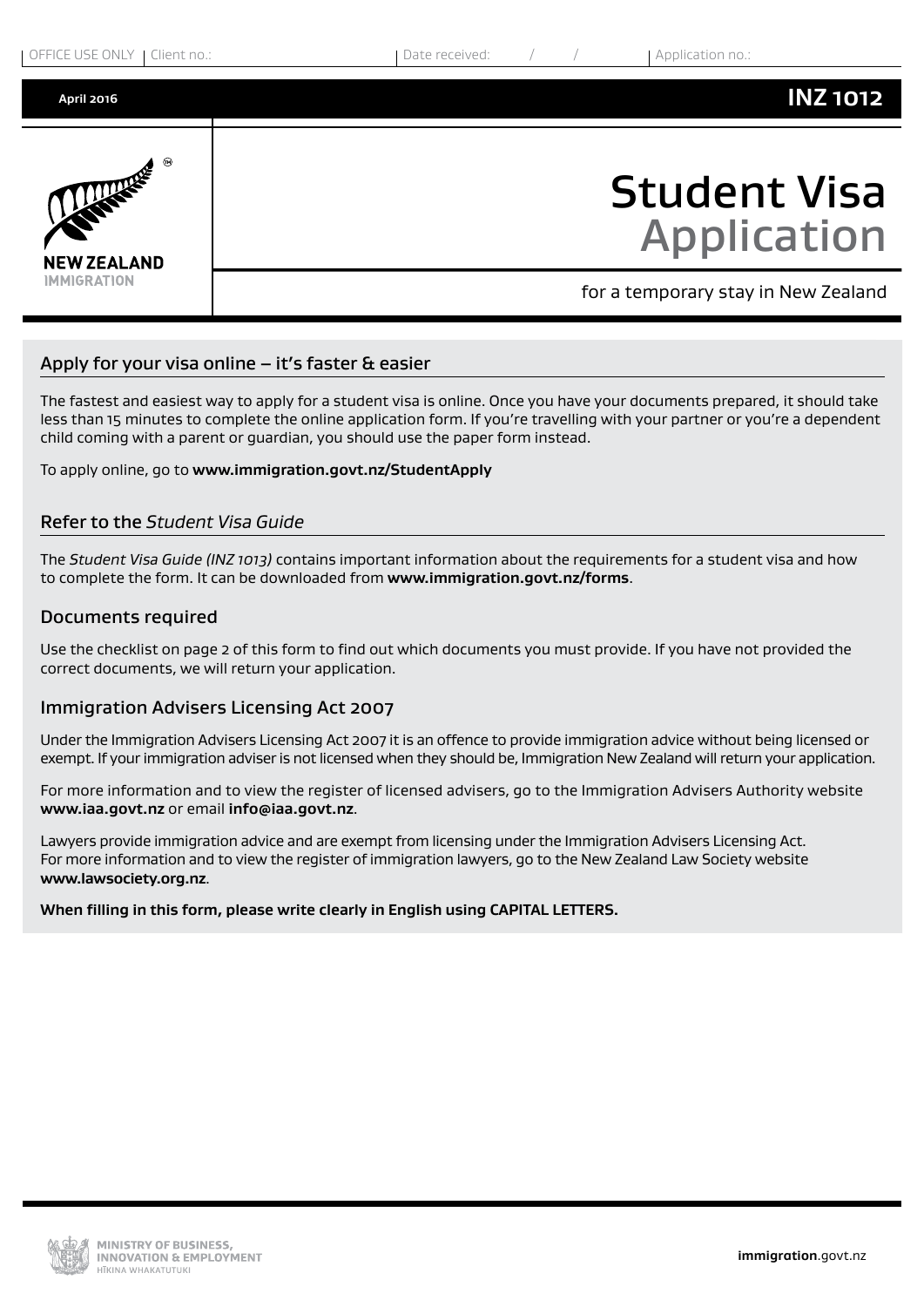| <b>Application checklist</b> |                                                    |                                    | Foreign fee-                                                                                                                                                                    |                                                  | Evidence of pre-purchased                                           |                                                                                                                                         |
|------------------------------|----------------------------------------------------|------------------------------------|---------------------------------------------------------------------------------------------------------------------------------------------------------------------------------|--------------------------------------------------|---------------------------------------------------------------------|-----------------------------------------------------------------------------------------------------------------------------------------|
|                              | Information and documents you must supply          |                                    | paying students                                                                                                                                                                 |                                                  | outward travel, or<br>Evidence of sufficient funds                  |                                                                                                                                         |
|                              | Completed, signed application form.                |                                    |                                                                                                                                                                                 |                                                  | to purchase outward travel<br>(additional to your living funds), or |                                                                                                                                         |
|                              | Appropriate fee and immigration levy.              |                                    |                                                                                                                                                                                 |                                                  |                                                                     | Either a sponsorship form or                                                                                                            |
|                              | Two passport-sized colour photographs.             |                                    |                                                                                                                                                                                 |                                                  |                                                                     | a financial undertaking form<br>guaranteeing to cover the cost of                                                                       |
|                              | Passport or travel document.                       |                                    |                                                                                                                                                                                 |                                                  |                                                                     | outward travel from New Zealand.                                                                                                        |
|                              | Your health.                                       |                                    | Medical or chest X-ray certificates if required by Section C:                                                                                                                   | Accompanied by<br>a parent or legal              |                                                                     | Evidence of your relationship with<br>your parent or legal guardian.                                                                    |
|                              |                                                    |                                    | Police certificates if required by Section D: Your character.                                                                                                                   | guardian                                         | $\mathcal{L}_{\mathcal{A}}$                                         | Evidence that your parent or legal                                                                                                      |
|                              |                                                    |                                    | Applicants in the circumstances below must provide the<br>relevant documents (more than one section may apply to you)                                                           |                                                  |                                                                     | guardian cares for you in your<br>home country.                                                                                         |
|                              | Applicants who are                                 |                                    | Must provide                                                                                                                                                                    | Domestic<br>students                             | a l                                                                 | Evidence of your domestic<br>student status.                                                                                            |
|                              | Foreign fee-<br>paying students                    |                                    | An offer of place(s) from a<br>New Zealand education provider(s)<br>that meets the requirements set<br>out at www.immigration.govt.nz<br>/offerofplace, or                      |                                                  | Ξ                                                                   | If you are a dependent child of<br>an Essential Skills visa holder,<br>evidence that your parent meets<br>the minimum income threshold. |
|                              |                                                    |                                    | A Confirmation of Enrolment if<br>you are a student returning to the<br>same provider and studying the                                                                          |                                                  |                                                                     | If you are a dependent child<br>of a Religious worker visa<br>holder, either:<br>evidence that your parent meets                        |
|                              |                                                    |                                    | same programme.<br>If you are applying for a                                                                                                                                    |                                                  | ×                                                                   | the minimum income threshold, or                                                                                                        |
|                              |                                                    |                                    | pathway student visa, a<br>covering letter detailing your<br>intended programmes of study<br>(to accompany your offers of<br>place) and a signed pastoral care                  |                                                  | $\mathcal{L}_{\mathcal{A}}$                                         | a signed and completed<br>sponsorship form indicating<br>that the religious organisation<br>sponsoring your parent will<br>support you. |
|                              |                                                    |                                    | declaration from your pathway<br>education providers.                                                                                                                           | Aged 16-17 and/<br>or in year 12 or              |                                                                     | Permission to work 20 hours per<br>week and/or full-time during the                                                                     |
|                              | Evidence that your tuition fees:<br>have been paid | 13 at secondary<br>school, wishing |                                                                                                                                                                                 | summer holiday period from your:<br>parents, and |                                                                     |                                                                                                                                         |
|                              |                                                    |                                    | are covered by a foreign                                                                                                                                                        | to work                                          | $\mathcal{L}$                                                       | education provider (not required                                                                                                        |
|                              |                                                    |                                    | government loan, or                                                                                                                                                             |                                                  |                                                                     | if you are over 18 and at secondary<br>school and wish to work during                                                                   |
|                              |                                                    |                                    | will be paid by your home<br>country government.                                                                                                                                |                                                  | ×                                                                   | the summer holiday period), and<br><b>Exchange Provider Organisation</b>                                                                |
|                              |                                                    |                                    | Evidence that you are exempt<br>from tuition fees, or                                                                                                                           |                                                  |                                                                     | (if you are an exchange student,<br>e.g. AFS, Rotary).                                                                                  |
|                              |                                                    |                                    | If you are applying from outside<br>New Zealand, evidence that you/<br>your family have sufficient funds<br>to pay your tuition fees after<br>your visa application is approved | Exchange<br>students                             | ri                                                                  | Evidence from the scheme<br>organiser that you have been<br>accepted to an approved student<br>exchange scheme.                         |
|                              |                                                    |                                    | in principle.                                                                                                                                                                   | New Zealand<br>Aid Programme-                    | $\sim$                                                              | Evidence that you receive funding<br>from the New Zealand Government                                                                    |
|                              |                                                    |                                    | If you are already studying in<br>New Zealand, evidence of:                                                                                                                     | supported<br>students                            |                                                                     | under one of the New Zealand Aid<br>Programme schemes.                                                                                  |
|                              |                                                    |                                    | previous student performance<br>and progress, and                                                                                                                               | Foreign<br>government-                           | $\Box$                                                              | Evidence that your home country<br>government will fully fund your                                                                      |
|                              |                                                    |                                    | attendance records.                                                                                                                                                             | supported                                        |                                                                     | stay and study in New Zealand.                                                                                                          |
|                              |                                                    |                                    | Evidence of your financial<br>support, as described in Section F:<br>Fee-paying PhD and scholarship<br>students.                                                                | students                                         |                                                                     |                                                                                                                                         |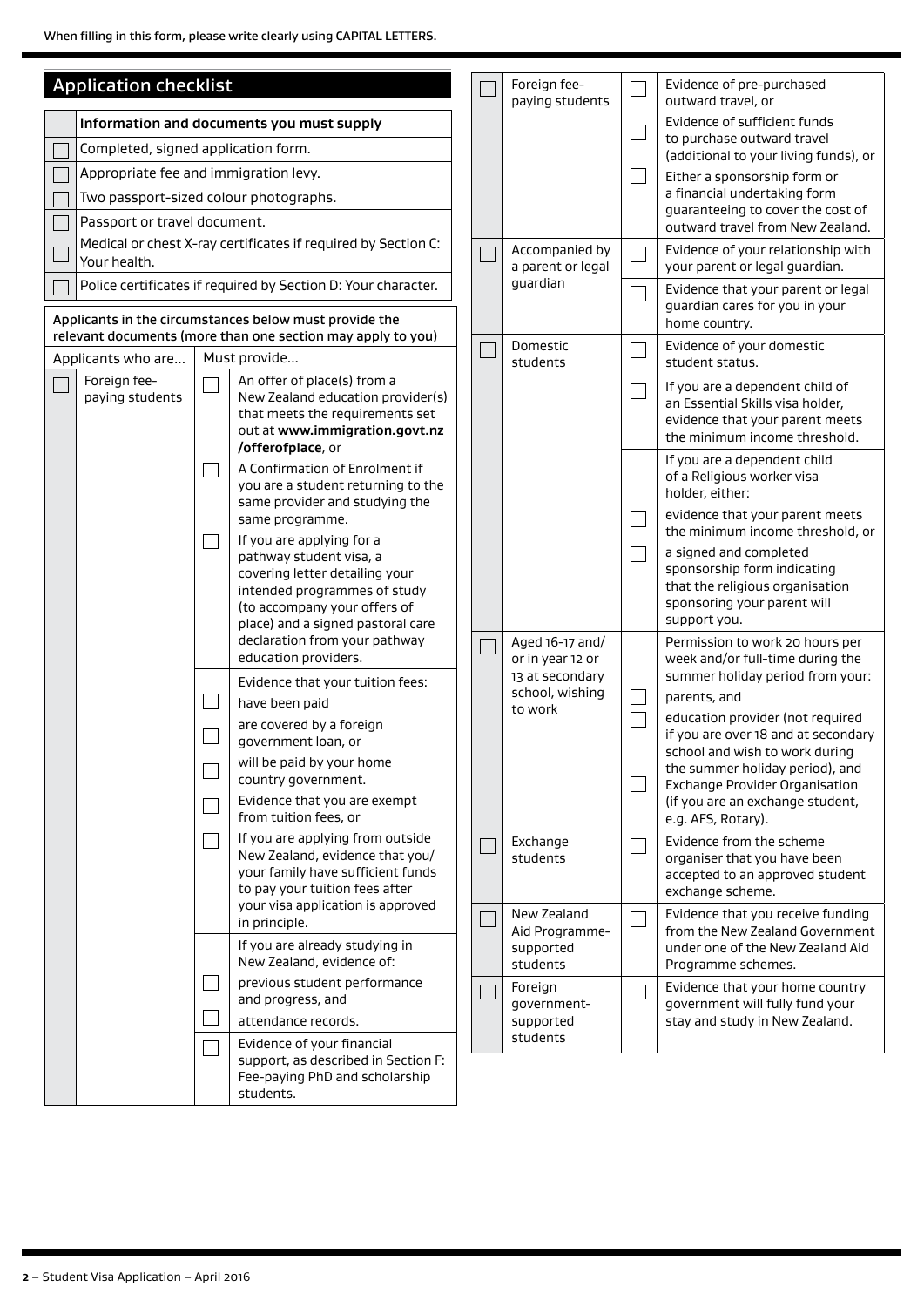### Full-time vacation work rights

If you are entitled to work full-time during vacation periods scheduled by your education provider, you must provide evidence of these vacation periods along with the credit value of your programme of study with your application. (To confirm entitlement, see 'Can you work while holding a student visa?' section in the *Student Visa Guide (INZ 1013)*).

Note: Detailed information about the type of documents you should provide in support of your application is available from the Immigration New Zealand (INZ) office where your application will be processed. Go to **<www.immigration.govt.nz/contactus>** and select the appropriate office.

If your circumstances are not covered in the above list, refer to the INZ website, **[www.immigration.govt.nz/migrant/stream/study/](www.immigration.govt.nz/migrant/stream/study)**, or Operational Manual, **<www.immigration.govt.nz/opsmanual>**, for information about the documents you must provide.

#### Which type of student visa are you applying for?

|                      | Foreign fee-paying $\Box$ Domestic $\Box$ Exchange $\Box$ New Zealand Aid Programme-supported $\Box$<br>$\Box$ Limited visa                                                                                                                                                                                                               |
|----------------------|-------------------------------------------------------------------------------------------------------------------------------------------------------------------------------------------------------------------------------------------------------------------------------------------------------------------------------------------|
|                      | Other, please specify                                                                                                                                                                                                                                                                                                                     |
|                      | Section A Principal applicant's personal details                                                                                                                                                                                                                                                                                          |
| n                    | Attach two colour passport-size photographs of yourself<br>here. The photographs must be less than six months old.<br>Write your full name on the back of both photographs.<br>For more information about the questions in this section, see 'Completing<br>Section A: Principal applicant's personal details' in the Student Visa Guide. |
| A1                   | 4.5cm<br>4.5cm<br>Name as shown in passport<br>Family/last name<br>3.5cm<br>3.5cm                                                                                                                                                                                                                                                         |
|                      | Given/first name(s)                                                                                                                                                                                                                                                                                                                       |
| A2<br>Αз             | Preferred title Mr□ Mrs□ Ms□ Miss□ Dr□<br>other (specify)<br>Other names you are known by or have ever been known by                                                                                                                                                                                                                      |
| A4<br>A <sub>6</sub> | <b>A5</b><br>Gender □ Male □ Female<br>Date of birth $\boxed{\begin{smallmatrix} 0 & 1 & 0 \end{smallmatrix}$ $\begin{bmatrix} M & 1 & 1 \end{bmatrix}$<br>Town/city of birth                                                                                                                                                             |
|                      | Country of birth                                                                                                                                                                                                                                                                                                                          |
| <b>A7</b>            | Passport details<br>Number                                                                                                                                                                                                                                                                                                                |
|                      | Country<br>Expiry date <b>DOWMMMMMMMMMM</b>                                                                                                                                                                                                                                                                                               |
| A8                   | Other citizenships you hold<br>Partnership status<br>Single<br>Separated<br>Partner<br>Divorced<br>Married/in civil union<br>$\mathsf{\,]}$ Engaged<br>Widowed                                                                                                                                                                            |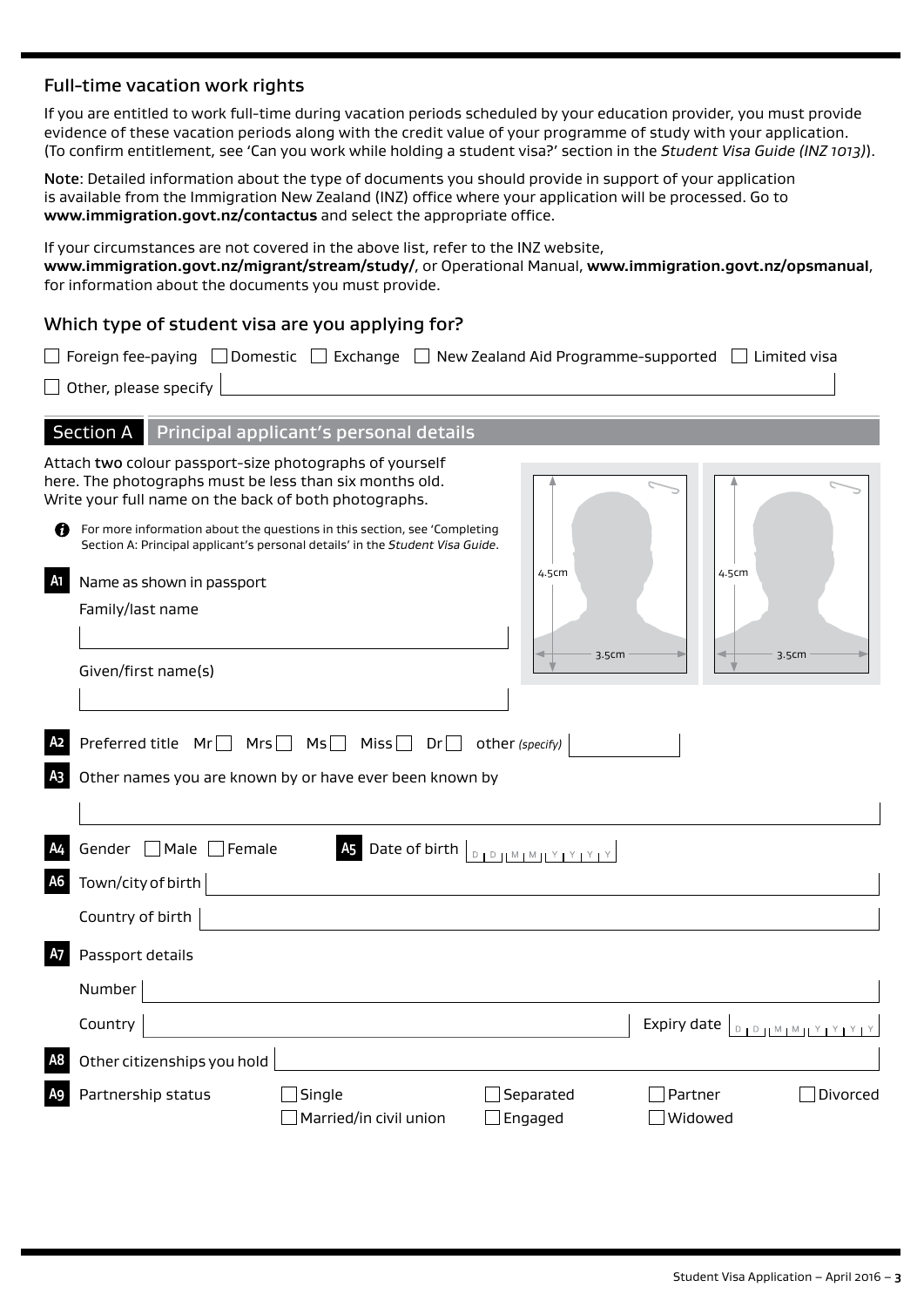|                       | Section B Contact details                                                                                                      |                                                                                                            |                                                    |  |  |
|-----------------------|--------------------------------------------------------------------------------------------------------------------------------|------------------------------------------------------------------------------------------------------------|----------------------------------------------------|--|--|
|                       | Note: We prefer to contact you using email. Please provide your email address if you have one.                                 |                                                                                                            |                                                    |  |  |
| <b>B</b> <sub>1</sub> | Your current residential address.                                                                                              |                                                                                                            |                                                    |  |  |
|                       | Address                                                                                                                        |                                                                                                            |                                                    |  |  |
|                       |                                                                                                                                |                                                                                                            |                                                    |  |  |
|                       | Telephone (landline)                                                                                                           | Telephone (mobile)                                                                                         |                                                    |  |  |
|                       | Email                                                                                                                          |                                                                                                            |                                                    |  |  |
| <b>B2</b>             | If you are currently in New Zealand, your most recent overseas address.                                                        |                                                                                                            |                                                    |  |  |
|                       | Address                                                                                                                        |                                                                                                            |                                                    |  |  |
|                       |                                                                                                                                |                                                                                                            |                                                    |  |  |
| <b>B3</b>             | Name and address for communication about this application.                                                                     |                                                                                                            |                                                    |  |  |
|                       | $\Box$ Same as address at $\boxed{\mathbb{B}}$ , or $\Box$ as below                                                            |                                                                                                            |                                                    |  |  |
|                       | Name of contact person                                                                                                         |                                                                                                            |                                                    |  |  |
|                       |                                                                                                                                |                                                                                                            |                                                    |  |  |
|                       | Organisation name (if applicable) and address                                                                                  |                                                                                                            |                                                    |  |  |
|                       |                                                                                                                                |                                                                                                            |                                                    |  |  |
|                       | Telephone (daytime)                                                                                                            | Telephone (evening)                                                                                        |                                                    |  |  |
|                       | Email                                                                                                                          |                                                                                                            |                                                    |  |  |
| <b>B4</b>             | Do you authorise the person stated at $\boxed{B}$ to act on your behalf? $\Box$ Yes $\Box$ No                                  |                                                                                                            |                                                    |  |  |
| <b>B5</b>             | organisation named at $ B_3 $ to act on your behalf (if applicable)?                                                           | Do you authorise all other licensed immigration advisers or persons exempt from licensing who work for the |                                                    |  |  |
|                       | <b>Yes</b> Note: the person identified at $ B_3 $ will receive all communication from Immigration New Zealand.                 |                                                                                                            |                                                    |  |  |
|                       | No Only the person indicated at $ B_3 $ may act on my behalf.                                                                  |                                                                                                            |                                                    |  |  |
| <b>B6</b>             | Have you received immigration advice on this application?                                                                      |                                                                                                            |                                                    |  |  |
| n                     | You can find a definition of immigration advice at www.immigration.govt.nz/advice.                                             |                                                                                                            |                                                    |  |  |
|                       | Yes Make sure that your immigration adviser completes Section I: Immigration adviser's details.                                |                                                                                                            |                                                    |  |  |
|                       | 」No                                                                                                                            |                                                                                                            |                                                    |  |  |
| <b>B7</b>             | Names and addresses of any friends, relatives, or contacts you have in New Zealand (if applicable)                             |                                                                                                            |                                                    |  |  |
|                       | Name                                                                                                                           |                                                                                                            |                                                    |  |  |
|                       | Address                                                                                                                        |                                                                                                            |                                                    |  |  |
|                       | Relationship                                                                                                                   |                                                                                                            | Date of birth (if known) $\vert_{\text{DIPINMIN}}$ |  |  |
|                       | Name<br><u> 1989 - Johann Stoff, deutscher Stoffen und der Stoffen und der Stoffen und der Stoffen und der Stoffen und der</u> |                                                                                                            |                                                    |  |  |
|                       | Address                                                                                                                        |                                                                                                            |                                                    |  |  |
|                       | Relationship                                                                                                                   |                                                                                                            | Date of birth (if known) $\boxed{\text{max}$       |  |  |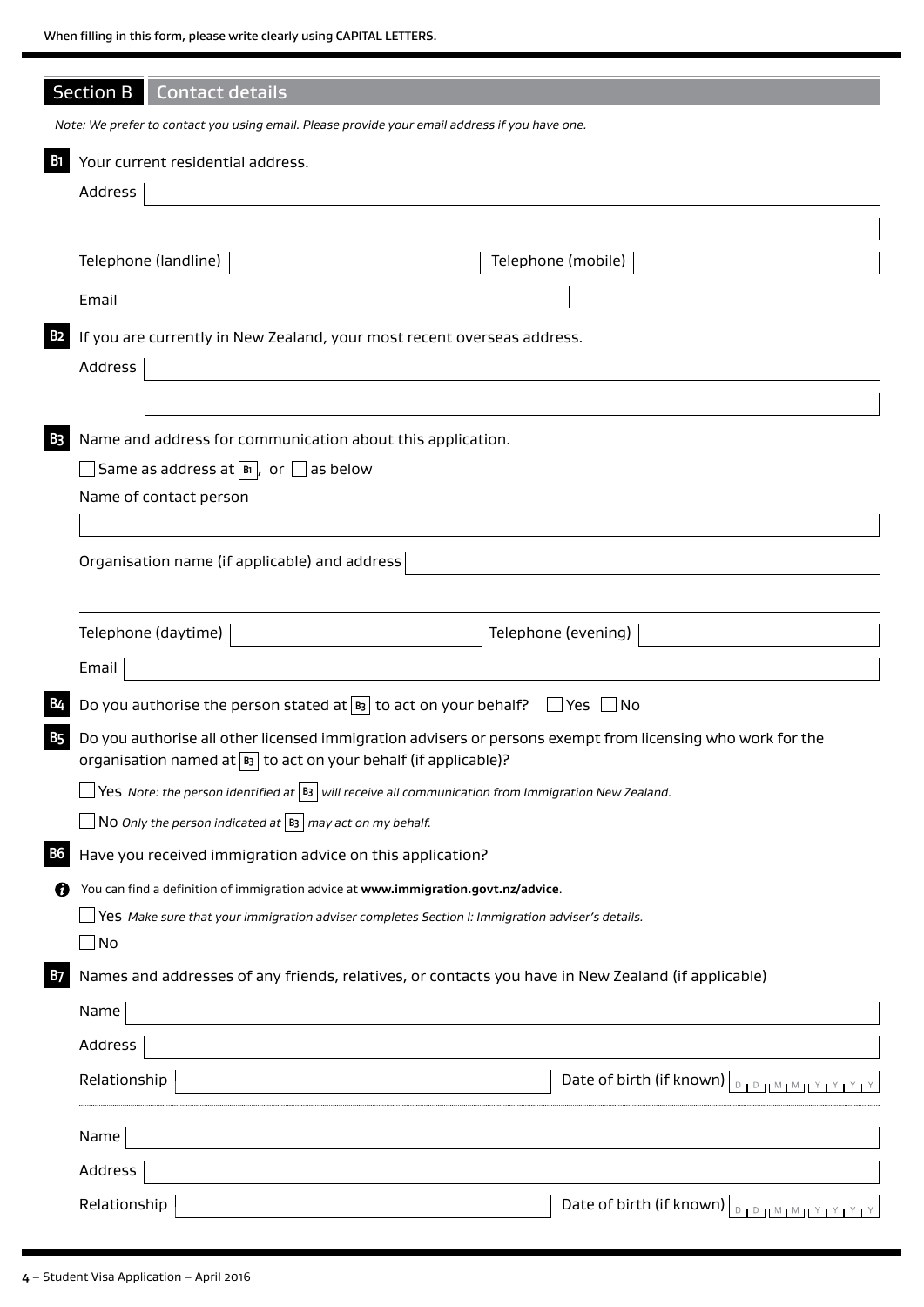**B8** List all periods of employment, including self-employment

| Date from<br>(DD/MM/YY) | Date to<br>(DD/MM/YY) | Name of employer | Location | Type of work/occupation/job title |
|-------------------------|-----------------------|------------------|----------|-----------------------------------|
|                         |                       |                  |          |                                   |
|                         |                       |                  |          |                                   |
|                         |                       |                  |          |                                   |
|                         |                       |                  |          |                                   |
|                         |                       |                  |          |                                   |
|                         |                       |                  |          |                                   |

|                | Your health<br><b>Section C</b>                                                                                                                                                               |
|----------------|-----------------------------------------------------------------------------------------------------------------------------------------------------------------------------------------------|
|                | For more information about the questions in this section, see 'Completing Section C: Your health' in the Student Visa Guide.                                                                  |
| C <sub>1</sub> | Do you have tuberculosis (TB)? $\Box$ Yes $\Box$ No                                                                                                                                           |
| C <sub>2</sub> | Do you have any medical condition that requires, or may require, one of the following during your stay in<br>New Zealand?                                                                     |
|                | $\Box$ Yes $\Box$ No<br>• Renal dialysis<br>$\Box$ Yes $\Box$ No<br>• Hospital care<br>• Residential care $\Box$ Yes $\Box$ No                                                                |
|                | Residential care is defined as in-patient care for people with psychiatric, sensory or intellectual disabilities<br>or live-in facilities for the aged.                                       |
| $C_3$          | Have you been identified as a person who requires special education services? (Refer to 'Completing Section C:<br>Your health' in the Student Visa Guide (INZ 1013) for further information). |
|                | $\Box$ Yes $\Box$ No                                                                                                                                                                          |
| C4             | If you have answered Yes to any of the questions in $\boxed{\alpha}$ to $\boxed{\alpha}$ , provide details.                                                                                   |
|                |                                                                                                                                                                                               |
|                |                                                                                                                                                                                               |
| C5             | Are you pregnant?                                                                                                                                                                             |
|                |                                                                                                                                                                                               |
|                | No Go to $ q $                                                                                                                                                                                |
| C6             | If you intend to give birth in New Zealand, please indicate how the cost of maternity health services will<br>be paid for and provide the relevant evidence.                                  |
|                | Not applicable as I do not intend to give birth in New Zealand.                                                                                                                               |
|                | I am, or will be eligible for publicly-funded maternity health services and have provided evidence<br>of my eligibility.                                                                      |
|                | I will cover the cost myself and have attached copies (not originals) that I have at least NZ\$9000<br>of funds available.                                                                    |

My sponsor has guaranteed to cover the cost and I have attached a completed *Sponsorship Form for Temporary Entry (INZ 1025)*.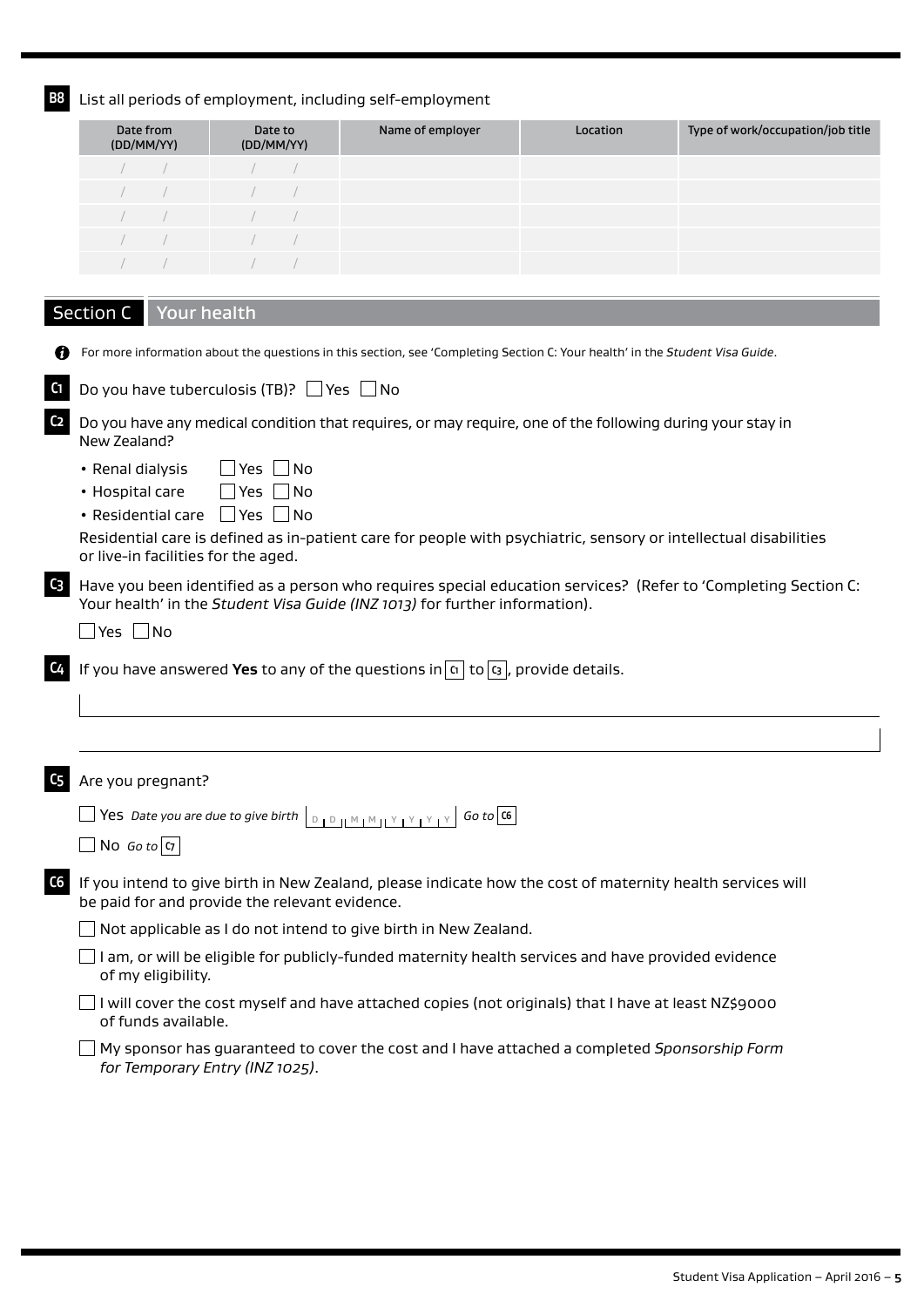#### Medical certificates and insurance requirements

Answer the questions below to find out whether you are required to provide a medical certificate or chest X-ray certificate as part of your application. Medical certificates and chest X-ray certificates must be less than three months old when you submit them to Immigration New Zealand. This section also includes a declaration regarding insurance requirements for foreign fee-paying students.

### Only domestic, exchange, PhD and NZ Aid Programme-supported students should answer questions **C7** to **C12** . Foreign fee-paying students must go to **C13 .** All applicants required to provide a medical or X-ray certificate must answer question  $\boxed{\alpha_9}$ .

| C <sub>7</sub> | Will you be in New Zealand for less than six months?                                                                                                                                            |
|----------------|-------------------------------------------------------------------------------------------------------------------------------------------------------------------------------------------------|
|                | Yes You do not need to provide a medical certificate or chest X-ray certificate. Go to Section D: Your character                                                                                |
|                | $\log$ 60 to $\cos$                                                                                                                                                                             |
| C8             | Will you be in New Zealand for more than six months and less than 12 months?                                                                                                                    |
|                | $\sqrt{Y}$ es <i>Go to</i> $\sqrt{G}$                                                                                                                                                           |
|                | No Go to $ C10 $                                                                                                                                                                                |
| C9             | Are you from, or have you visited for more than three months, a place that is outside the list of 'Countries,<br>areas, and territories with a low incidence of tuberculosis"?                  |
|                | $\Box$ Yes Go to $ $ C11 $ $                                                                                                                                                                    |
|                | No You do not need to provide a medical certificate or chest X-ray certificate. Go to Section D: Your character.                                                                                |
| C10            | Have you previously provided a medical certificate which was issued less than 36 months ago?                                                                                                    |
|                | Yes You do not need to provide a new medical certificate (or further medical information other than a chest X-ray certificate,<br>if required below) unless (select an option if applicable):   |
|                | your health has deteriorated, or                                                                                                                                                                |
|                | you been advised in writing by Immigration New Zealand to provide a medical certificate or further medical information<br>with this application. Go to $\vert$ C11                              |
|                | $\Box$ NO You must provide a completed medical certificate <sup>**</sup> . Go to $\vert$ Cn                                                                                                     |
| C11            | Have you previously provided a chest X-ray certificate which was issued less than 36 months ago?                                                                                                |
|                | $\Box$ Yes Goto C12                                                                                                                                                                             |
|                | No You must provide a Chest X-ray Certificate (INZ 1096) unless you are (select an option if applicable):<br>pregnant, or                                                                       |
|                | under 11 years of age. Go to Section D: Your character.                                                                                                                                         |
| C12            | Have you spent six consecutive months since your previous visa application in a place that is outside the list<br>of 'Countries, areas, and territories with a low incidence of tuberculosis''? |
|                | Yes You must provide a new Chest X-ray Certificate (INZ 1096) unless you are (select an option if applicable):<br>pregnant, or                                                                  |
|                | under 11 years of age. Go to Section D: Your character.                                                                                                                                         |
|                | No You do not need to provide a new chest X-ray certificate. Go to Section D: Your character.                                                                                                   |
|                | Refer to 'Completing Section C: Health' in the Student Visa Guide (INZ 1013) for the 'List of Countries, areas and territories<br>with a low incidence of tuberculosis'.                        |
|                | ** Refer to 'Completing Section C: Your health' in the Student Visa Guide (INZ 1013) for information about the two types of medical<br>certificates which may be provided:                      |

- the *General Medical Certificate (INZ 1007)*, which should be used by most students, and
- the *Limited Medical Certificate (INZ 1201)*, which should be used by students who are the dependent child of a New Zealand citizen or resident, and meet the requirements to be granted residence under the Dependent Child Category, except where limitations apply.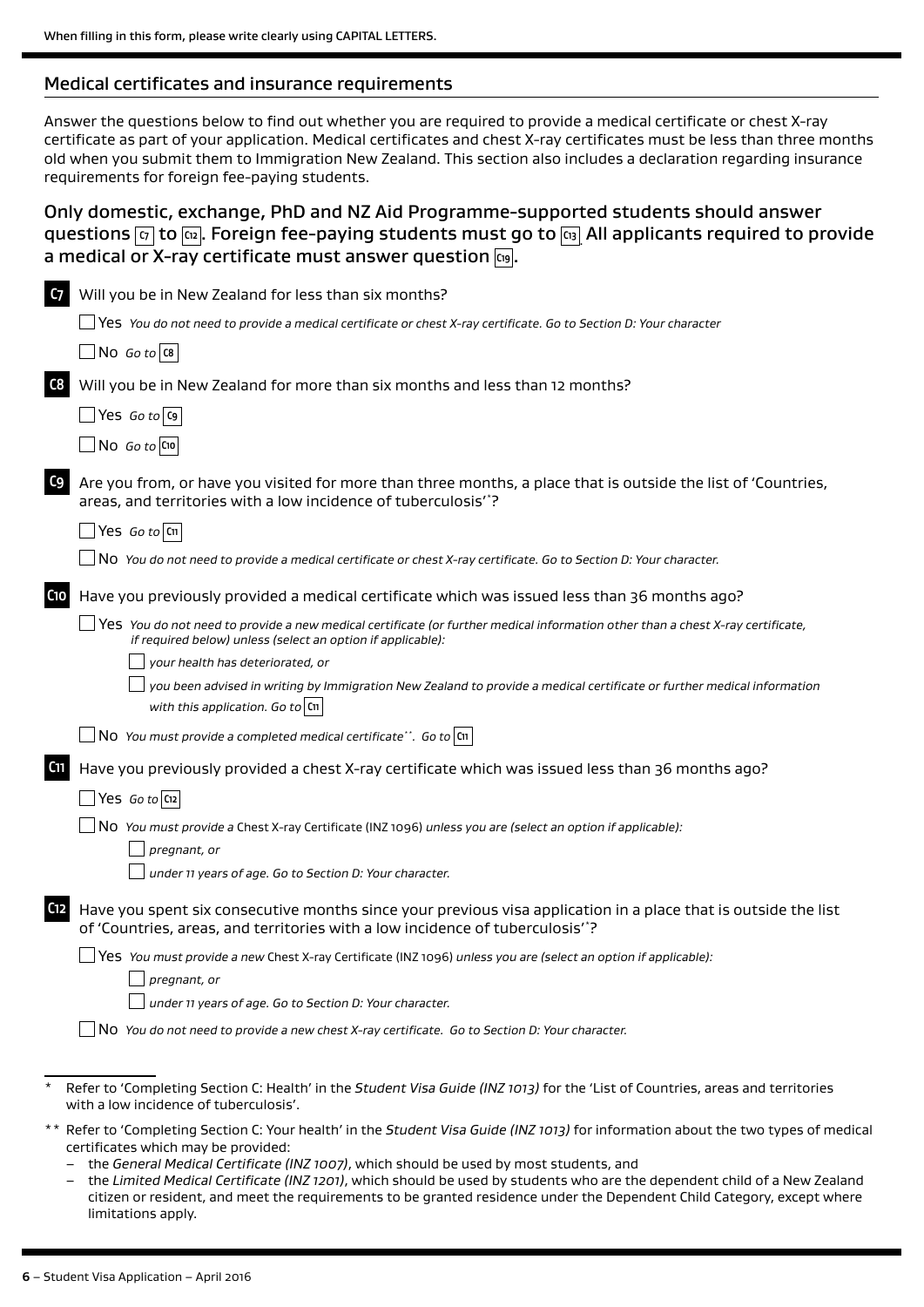|                 | Only foreign fee-paying students (excluding PhD, exchange and NZ Aid Programme-supported<br>students) should answer the questions $\boxed{c_3}$ to $\boxed{c_2}$ .                                                |
|-----------------|-------------------------------------------------------------------------------------------------------------------------------------------------------------------------------------------------------------------|
|                 | (13 Will you be in New Zealand for less than six months?                                                                                                                                                          |
|                 | $\Box$ Yes You do not need to provide a medical certificate or chest X-ray certificate. Go to $ {\rm co} $                                                                                                        |
|                 | $\Box$ No Go to C14                                                                                                                                                                                               |
| C <sub>14</sub> | Have you ever used intravenous drugs? $\Box$ Yes $\Box$ No                                                                                                                                                        |
|                 | Have you ever had a blood or blood product transfusion?<br>$\Box$ Yes<br>∣ ∣No                                                                                                                                    |
|                 | Have you ever participated in or been exposed to any activity which may have exposed you to a serious infectious<br>disease (such as HIV, or hepatitis B or C)?                                                   |
|                 | $\Box$ No<br>$\exists$ Yes                                                                                                                                                                                        |
|                 | If you answered Yes to any of the questions in $\alpha$ you must provide a completed General Medical<br>Certificate (INZ 1007) regardless of any other advice below. Go to C15                                    |
| C <sub>15</sub> | Are you from, or have you visited for more than three months, a place that is outside the list of 'Countries,<br>areas, and territories with a low incidence of tuberculosis"*?                                   |
|                 | $\Box$ Yes <i>Go to</i> $ $ C16                                                                                                                                                                                   |
|                 | $\Box$ N0 You do not need to provide a chest X-ray certificate. Go to C18                                                                                                                                         |
| C <sub>16</sub> | Have you previously provided a chest X-ray certificate which was issued less than 36 months ago?                                                                                                                  |
|                 | $\rfloor$ Yes Goto $\vert$ ແ $\tau\vert$                                                                                                                                                                          |
|                 | $\Box$ No You must provide a Chest X-ray Certificate (INZ 1096) unless you are (select an option if applicable):                                                                                                  |
|                 | pregnant, or                                                                                                                                                                                                      |
|                 | $\frac{1}{2}$ under 11 years of age. Go to $ $ C18                                                                                                                                                                |
|                 | (17) Have you spent six consecutive months since your previous visa application in a place that is outside the list<br>of 'Countries, areas, and territories with a low incidence of tuberculosis' <sup>*</sup> ? |
|                 | Yes You must provide a new Chest X-ray Certificate (INZ 1096) unless you are (select an option if applicable):                                                                                                    |
|                 | pregnant, or                                                                                                                                                                                                      |
|                 | $\Box$ under 11 years of age. Go to $\boxed{\text{C18}}$                                                                                                                                                          |
|                 | NO You do not need to provide a new chest X-ray certificate. Go to $ {\rm cs} $                                                                                                                                   |
| C <sub>18</sub> | Have you been advised in writing by Immigration New Zealand to provide a medical certificate, a chest X-ray<br>certificate or any other medical information with this application?                                |
|                 | Yes You must provide a General Medical Certificate (INZ 1007), a Chest X-ray Certificate (INZ 1096) or the further medical information                                                                            |
|                 | requested by Immigration New Zealand. Go to C19                                                                                                                                                                   |
|                 | No Unless the previous questions have indicated that you must provide a medical certificate, or a chest X-ray certificate, or further                                                                             |
|                 | medical information, you do not need to provide any further documents about your health. Go to $\cos$                                                                                                             |
| C <sub>19</sub> | Tick the option that applies to you:                                                                                                                                                                              |
|                 | Is a physician submitting your medical and/or chest X-ray certificate to Immigration New Zealand on your behalf?                                                                                                  |
|                 | Yes Has your physician supplied you with an eMedical Reference Code (NZER)?                                                                                                                                       |
|                 | Yes Enter your eMedical Reference Code here:<br>$Go$ to $C$ 20                                                                                                                                                    |
|                 | No Enter the name of the clinic that is submitting your health information:<br>$Go$ to $ Co$                                                                                                                      |
|                 | No If the physician has returned the medical and/or chest X-ray certificate to you, then you will need to submit these with your visa<br>application. Go to C20                                                   |
|                 |                                                                                                                                                                                                                   |

<sup>\*</sup> Refer to 'Completing Section C: Your health' in the *Student Visa Guide (INZ 1013)* for the 'List of Countries, areas and territories with a low incidence of tuberculosis'.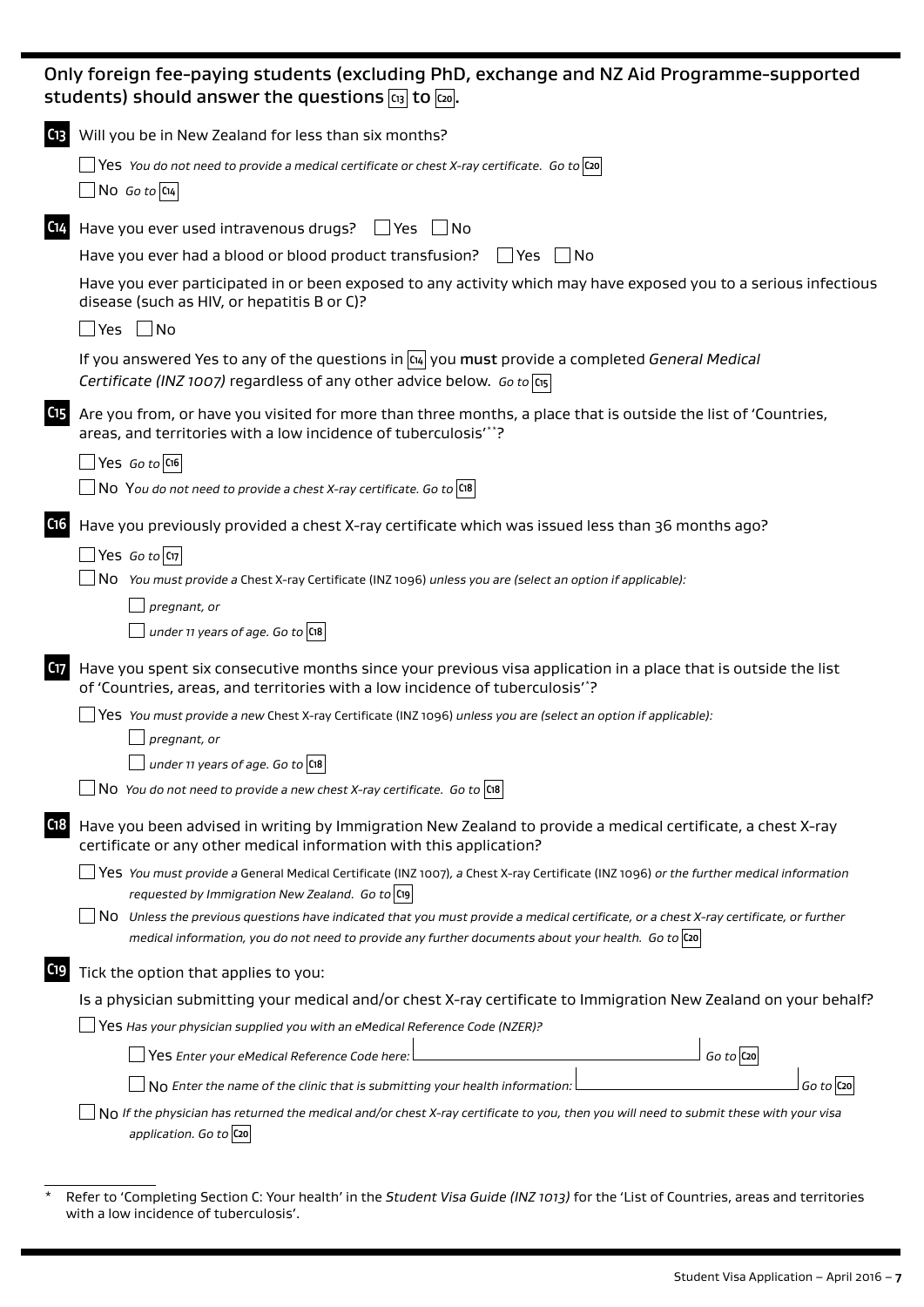**C20** Declaration regarding insurance requirements. For more information about insurance requirements, refer to 'Completing Section C: Your health' in the *Student Visa Guide*. I agree to arrange and hold insurance which my education provider considers acceptable, from the period of my enrolment until the expiry of my student visa, unless I depart New Zealand earlier. Yes I understand that holding insurance will be a condition of my visa and that I may become liable for deportation if I do not hold insurance, from the period of my enrolment until my visa expires, unless I depart New Zealand earlier. Yes I understand that if I apply for a further visa, I may be required to provide evidence that I held acceptable insurance while in New Zealand, holding the visa that I am currently applying for. Yes Section D | Your character **All applicants must complete this section. Note: if your application is declined for character reasons, Immigration New Zealand may place a notation in your passport indicating that you applied for a visa for New Zealand. D1** Have you been convicted at any time of any offence, including any driving offence? *Please note that this includes any conviction(s) outside of New Zealand subsequently cleared or wiped by 'clean slate' legislation.*  $\Box$ Yes  $\Box$ No **D2** Are you currently: • under investigation  $\Box$  Yes  $\Box$  No • wanted for questioning  $\Box$  Yes  $\Box$  No • facing charges  $\Box$  Yes  $\Box$  No for any offence in any country? **D3** Have you ever been: • excluded  $\Box$  Yes  $\Box$  No • refused entry  $\Box$  Yes  $\Box$  No • removed or deported  $\Box$  Yes  $\Box$  No from any country, including New Zealand? Have you ever been refused a visa/permit to visit, work, study or reside in any country?  $\Box$  Yes  $\Box$  No Have you ever been a member of, or adhered to, any terrorist organisation?  $\Box$  Yes  $\Box$  No **D6** Have you had (or do you currently have) an association with, membership of, or involvement with, any government, regime, group or agency that has advocated or committed war crimes, crimes against humanity and/or other gross human rights abuses?  $\Box$  Yes  $\Box$  No If you have answered yes to any of the questions above give full details. This includes full details of any charges, convictions and the sentence or penalty imposed. Continue on a separate piece of paper if necessary.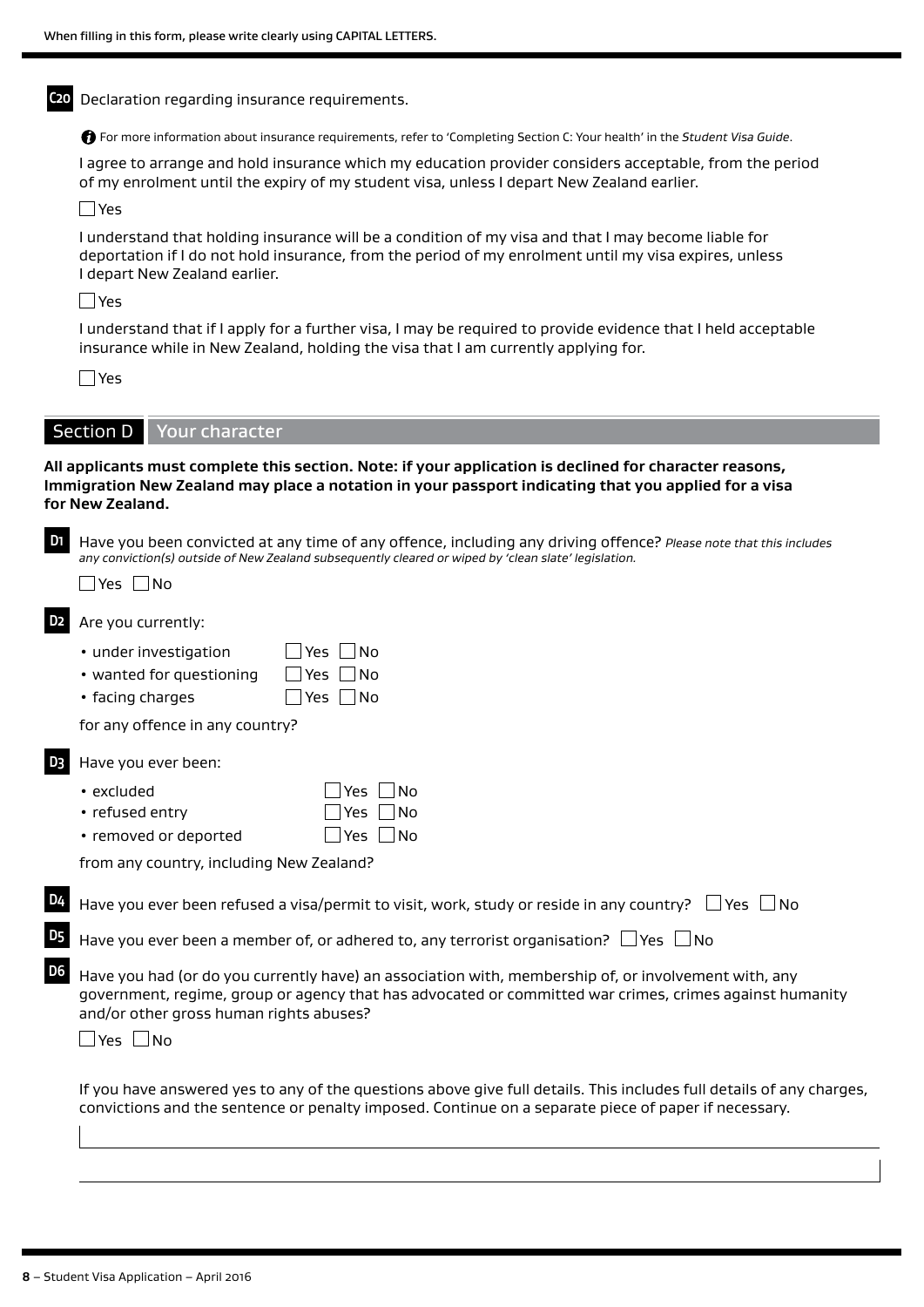### Police certificates you must provide

|                | application. Police certificates must be less than six months old when you submit them to Immigration<br>New Zealand.                                                                                              |
|----------------|--------------------------------------------------------------------------------------------------------------------------------------------------------------------------------------------------------------------|
| <b>D7</b>      | You do not need to provide a police certificate if:                                                                                                                                                                |
|                | you are under 17, or                                                                                                                                                                                               |
|                | you are not intending to be in New Zealand for 24 months or longer, or                                                                                                                                             |
|                | you have provided a police certificate to Immigration New Zealand with a previous application, and that<br>certificate was dated:                                                                                  |
|                | less than 36 months ago, if you are a full-fee-paying or PhD student, or                                                                                                                                           |
|                | less than 24 months ago if you are not a full-fee-paying or PhD student, or                                                                                                                                        |
|                | you are younger than 20, and                                                                                                                                                                                       |
|                | held a student visa on your 17th birthday, and                                                                                                                                                                     |
|                | have held student visas (or interim visas with study conditions) continuously since turning 17.                                                                                                                    |
| D <sub>8</sub> | You must provide police certificates from your country of citizenship and any country you have lived<br>in for five years or more since the age of 17 if you plan to be in New Zealand for 24 months, and, either: |
|                | you have not previously provided police certificates to Immigration New Zealand, or                                                                                                                                |
|                | you have previously provided a police certificate to Immigration New Zealand, but that certificate was dated:                                                                                                      |
|                | more than 36 months ago, if you are a full-fee-paying or PhD student, or                                                                                                                                           |
|                | more than 24 months ago if you are not a full-fee-paying or PhD student.                                                                                                                                           |
|                | <b>Section E</b><br><b>Your visa</b>                                                                                                                                                                               |
|                |                                                                                                                                                                                                                    |
| 61             | Tick one of the boxes below to show the type of visa you are applying for and provide the date of your arrival<br>in New Zealand if applicable.                                                                    |
|                | Applying for a student visa while outside New Zealand. Date you will enter New Zealand (if applicable)                                                                                                             |
|                | $D + D + M + M + Y + Y + Y + Y$                                                                                                                                                                                    |
|                | Applying for a student visa while inside New Zealand.                                                                                                                                                              |
|                | Note: student visas normally allow multiple entry travel.                                                                                                                                                          |
|                | Applying for a limited visa. List the reasons below. Date you will enter New Zealand on a limited visa<br>$D + D + M + M + M + Y + Y + Y$<br>Applying for a further limited visa. List the reasons below.          |
|                |                                                                                                                                                                                                                    |

Select the appropriate option to indicate whether you are required to provide a police certificate with this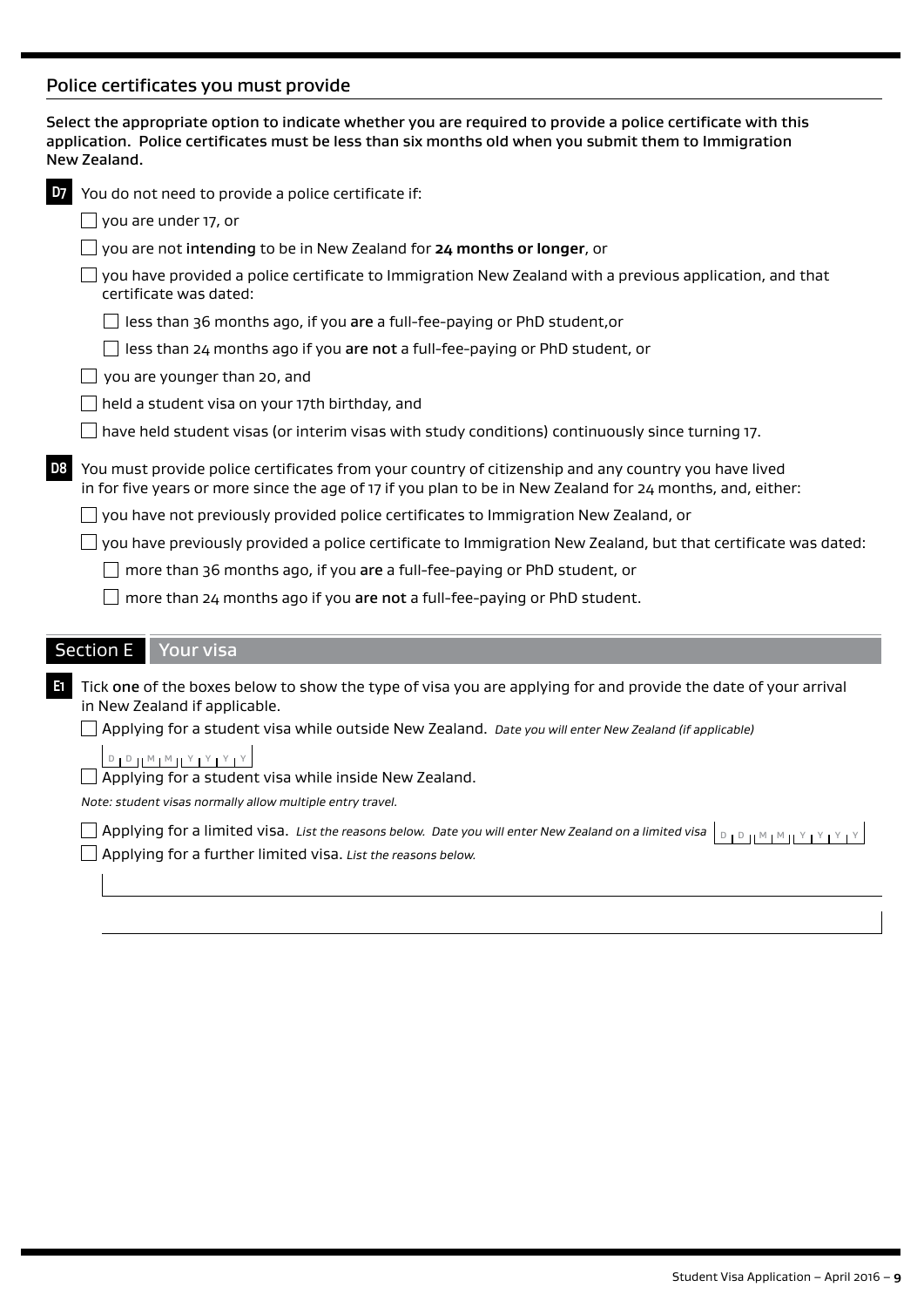### Section F Fee-paying, PhD and scholarship students

### **If you are a dependent child with domestic status, go to Section G: Your parent or legal guardian.**

### Your programme(s) of study



**F2** Details of your programme(s) of study

| Programme of study/ Qualification | <b>Education Provider/Location</b> | Start date | End date |
|-----------------------------------|------------------------------------|------------|----------|
|                                   |                                    |            |          |
|                                   |                                    |            |          |
|                                   |                                    |            |          |

**F3** Provide the date to which your fees have been paid. If you have a scholarship, provide the date your scholarship ends  $D_1 D_1 M_1 M_2 M_1 Y_1 Y_1 Y_2 Y_2$ 

#### Your financial support

**F4** Tick one or more of the following boxes below.  $\Box$  I have attached copies (not originals) of evidence that I have sufficient funds equivalent to NZ\$15,000 for a full year of study, or NZ\$1250 per month that I will be in New Zealand.

 $\Box$  I have attached copies (not originals) of evidence that my living costs are already paid.

 $\Box$  I have attached evidence (copies only) that I have access to sufficient funds to support myself throughout the intended length of my pathway student visa.

 $\Box$  I have attached a letter from my home country government that states that I am fully funded for my study and the duration of my stay in New Zealand.

I have attached a *Sponsorship Form for Temporary Entry (INZ 1025)* completed by an acceptable sponsor.

I have attached a completed *Financial Undertaking for a Student (INZ 1014)*.

Note: If you are in New Zealand, a financial undertaking can only be provided if your original student visa application made outside New Zealand included a financial undertaking. The financial undertaking supplied with this application must be completed by the same person who completed the original undertaking.

 $\Box$  I have attached a written guarantee of maintenance from a relative in New Zealand who is either a New Zealand citizen or residence class visa holder. *This option is for students from Tonga or Samoa only.*

### Section G Your parent or legal guardian

**Complete this section if you will be living with your parent or guardian for the duration of your visa.**

| G1             | Name of parent/legal guardian as shown in their passport                    |
|----------------|-----------------------------------------------------------------------------|
|                | Family/last name                                                            |
|                | Given/first name(s) $ $                                                     |
| G <sub>2</sub> | Other names your parent/legal guardian is known by                          |
|                |                                                                             |
|                | G3 Gender Male Female<br><b>G4</b> Date of birth $\vert_{\text{DIPINMINN}}$ |
| G <sub>5</sub> | Place of birth                                                              |
|                | Country of birth                                                            |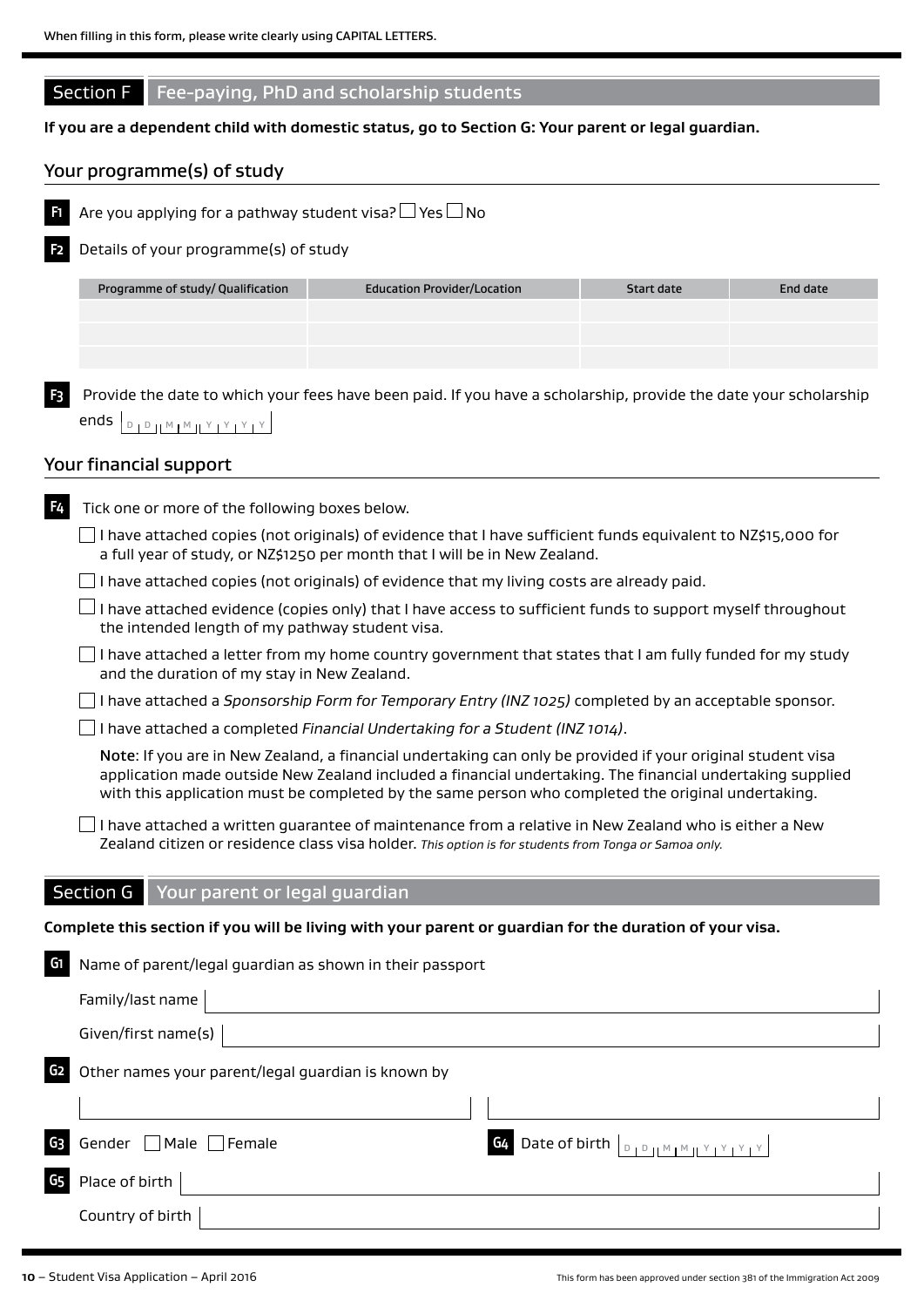## **G6** Passport details Number **Country**  $\vert$  Expiry date  $\vert_{\text{D}_1 \text{D}_1 \text{M}_1 \text{M}_1 \text{Y}_1 \text{Y}_1 \text{Y}_1}$ **G7** Other citizenships your parent or legal guardian holds Relationship to you: Mother **Father Legal quardian G9** Please indicate whether you are a full-fee-paying or domestic student  $\Box$  I am a full-fee-paying student and my parent or legal guardian is applying for a guardianship visitor visa to accompany me.  $\Box$  I am a domestic student because I am dependent on my parent or legal guardian and they are a New Zealand citizen, resident or the holder of a temporary visa that entitles me to domestic status.

*Note: For more information about domestic status see the Student Visa Guide.*

#### Section H | Declaration by applicant

I have provided true and correct answers to the questions in this form.

I agree to tell Immigration New Zealand about any changes to my circumstances that occur after making this application.

I agree to leave New Zealand before my visa expires. If I remain in New Zealand after my visa has expired, I may be liable for deportation.

I agree that if I am not entitled to free health care in New Zealand, I will pay for any health care or medical assistance I may require in New Zealand.

I understand that if I have received immigration advice from an immigration adviser and if that immigration adviser is not licensed under the Immigration Advisers Licensing Act 2007 when they should be, Immigration New Zealand will return my application.

I understand that Immigration New Zealand may provide information about my entitlement to work to potential employers including via the online VisaView system.

I authorise Immigration New Zealand to provide information about my health and my immigration status to any health service agency. I authorise any health service agency to provide information about my health to Immigration New Zealand.

I authorise Immigration New Zealand to make any necessary enquiries about information on this form and/or accompanying documentation.

I authorise any agency whether in New Zealand or overseas, including but not limited to border or immigration agencies, education providers, financial institutions, foreign embassies, government authorities, health care providers, insurance providers, police or other law enforcement agencies, that holds information (including personal information) related to information on this application form and/or accompanying documentation to disclose that information to Immigration New Zealand.

I authorise Immigration New Zealand to provide information about my immigration status to my past, present or future education provider, including via VisaView. I authorise Immigration New Zealand to provide information about the status of my student visa application to my present education provider. I authorise Immigration New Zealand to provide information about my immigration status to the International Education Appeal Authority.

If I am granted a student visa with the condition that I am accompanied by a legal guardian, I agree to live with my legal guardian. I understand that both I and my legal guardian could be made liable for deportation if this condition is not met.

If I am granted a limited visa, I agree that I will leave New Zealand on or before the expiry date of that visa. If I do not leave New Zealand, I may be immediately deported from New Zealand without the right of appeal.

If I am granted a student visa with the condition that I hold acceptable insurance, I understand the requirements regarding insurance that I have agreed to at  $\overline{c_{20}}$ .

Signature of applicant  $\begin{bmatrix} 1 & 0 & 0 \end{bmatrix}$ 

Signature of parent or guardian if applicant is under 18 years of age

Date  $\left[ \begin{array}{c} D + D + M + M + Y + Y + Z \\ D + D + M + M + Y + Y + Z \end{array} \right]$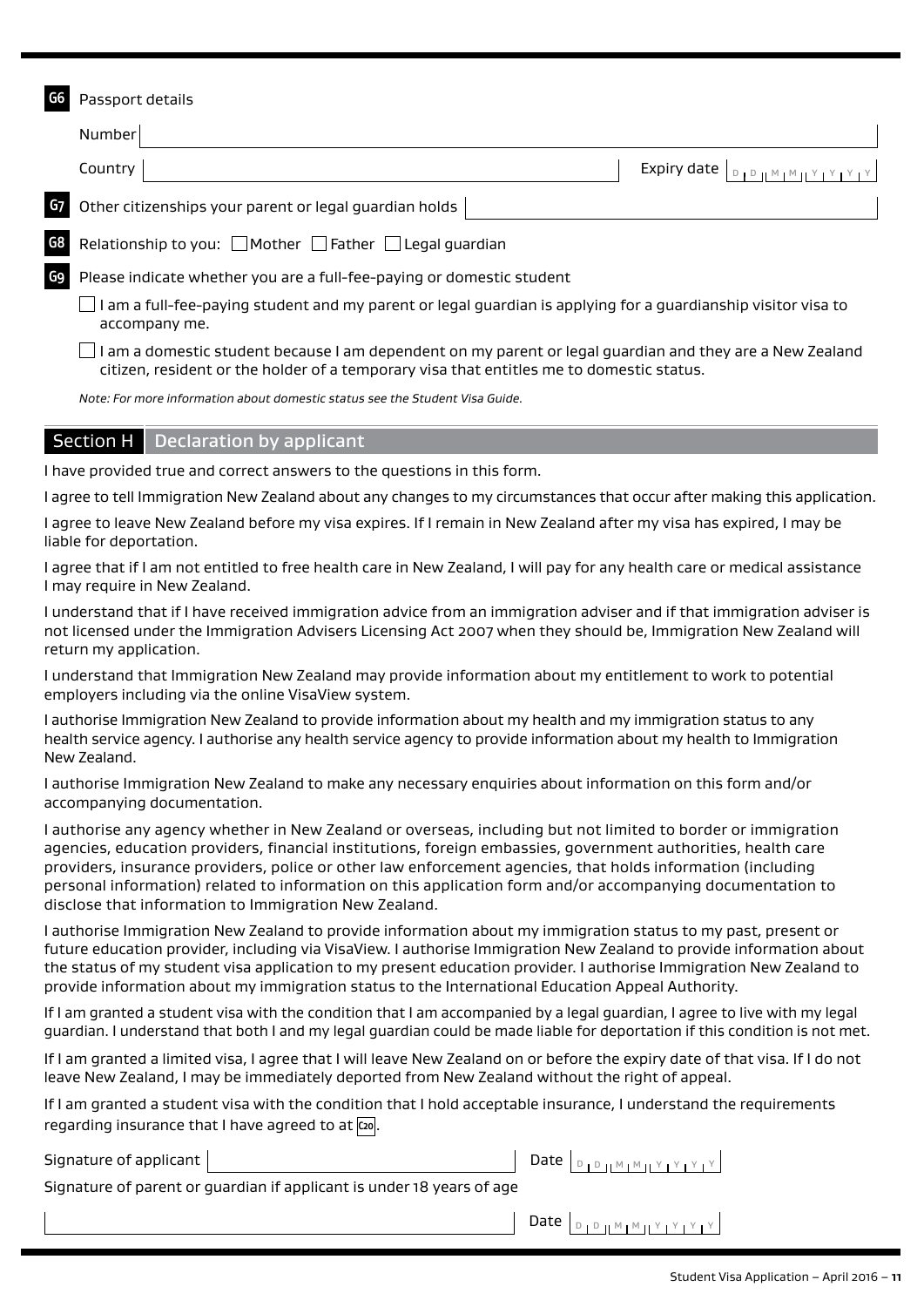### **Section I** Immigration adviser's details

**This section must be completed by the applicant's immigration adviser. If the applicant has authorised all advisers within an organisation to act on their behalf at B5 , only the person named at B3 must complete this section. If the applicant does not have an immigration adviser, this section does not have to be completed.**

| $\mathbf{h}$ | If you are a licensed adviser, please provide your licence details.                                                                                                                                                                                                                                                                                                                                                                                                                                                                                                                                                                                                                                                                                                                                                                                                                                                                |
|--------------|------------------------------------------------------------------------------------------------------------------------------------------------------------------------------------------------------------------------------------------------------------------------------------------------------------------------------------------------------------------------------------------------------------------------------------------------------------------------------------------------------------------------------------------------------------------------------------------------------------------------------------------------------------------------------------------------------------------------------------------------------------------------------------------------------------------------------------------------------------------------------------------------------------------------------------|
|              | l full<br>$\Box$ provisional<br>Licence type<br>limited List conditions specified in the register                                                                                                                                                                                                                                                                                                                                                                                                                                                                                                                                                                                                                                                                                                                                                                                                                                  |
|              | Licence number $2_1$ <sup>O</sup> <sub>1</sub><br>Go to Section J: Declaration by person assisting the applicant                                                                                                                                                                                                                                                                                                                                                                                                                                                                                                                                                                                                                                                                                                                                                                                                                   |
| $\vert$ 2    | If you are exempt from licensing, tick one box below to show why you are exempt from licensing then<br>go to Section J: Declaration by person assisting the applicant.<br>provided immigration advice in an informal or family context only, and I did not provide the advice<br>systematically or for a fee.<br>I provided immigration advice offshore in relation to applications or potential applications for student visas only.                                                                                                                                                                                                                                                                                                                                                                                                                                                                                              |
|              | I have provided immigration advice in the course my work (employed or volunteer) and that work exempts<br>me from the requirement to be licensed. Indicate the reason for your exemption below.<br>Lawyer with current New Zealand practicing certificate $\Box$ Community Law Centre $\Box$ Citizens Advice Bureau<br>New Zealand Member of Parliament or staff □ New Zealand public servant □ Foreign Diplomatic/Consular<br>See www.immigration.govt.nz/adviserlicensing for more information about who is exempt from licensing.                                                                                                                                                                                                                                                                                                                                                                                               |
|              | Section J<br>Declaration by person assisting the applicant                                                                                                                                                                                                                                                                                                                                                                                                                                                                                                                                                                                                                                                                                                                                                                                                                                                                         |
|              | immigration advice, explaining, translating, or recording information on the form for the applicant; or by the<br>applicant's immigration adviser. If the applicant does not have an immigration adviser, and no one helped the<br>applicant to fill in this form, this section does not have to be completed.<br>If you are not exempt under the Immigration Advisers Licensing Act 2007, it is an offence for you to provide immigration advice without holding<br>a license, and Immigration New Zealand will refuse to accept your client's application. More information about immigration adviser licensing can<br>be obtained from the Immigration Advisers Authority website www.iaa.govt.nz, via email info@iaa.govt.nz or by telephone on 0508 422 422.<br>Name and address of person assisting applicant. $\Box$ Same as name and address given at $ s_3 $ , or<br>as below.<br>Given/first name(s)<br>Family/last name |
|              |                                                                                                                                                                                                                                                                                                                                                                                                                                                                                                                                                                                                                                                                                                                                                                                                                                                                                                                                    |
|              | Organisation name (if applicable) and address                                                                                                                                                                                                                                                                                                                                                                                                                                                                                                                                                                                                                                                                                                                                                                                                                                                                                      |
|              | Telephone (daytime)<br>Telephone (evening)                                                                                                                                                                                                                                                                                                                                                                                                                                                                                                                                                                                                                                                                                                                                                                                                                                                                                         |
| Fax          | Email                                                                                                                                                                                                                                                                                                                                                                                                                                                                                                                                                                                                                                                                                                                                                                                                                                                                                                                              |
|              | I understand that after the applicant has signed this form it is an offence for me to change or add further information,<br>or change or add any documents attached to the form, without making a statement identifying what information or<br>material has been changed, added or attached and by whom. If I make these changes or additions, I must state on the<br>form what they were, who made them and the reason they were made.<br>I understand that the maximum penalty for this offence is a fine of up to NZ\$100,000 and/or a term of imprisonment<br>of up to seven years.                                                                                                                                                                                                                                                                                                                                            |
|              | I certify that the applicant asked me to help them complete this form and any additional forms. I certify that the<br>applicant agreed that the information provided was correct before signing the declaration.                                                                                                                                                                                                                                                                                                                                                                                                                                                                                                                                                                                                                                                                                                                   |
|              |                                                                                                                                                                                                                                                                                                                                                                                                                                                                                                                                                                                                                                                                                                                                                                                                                                                                                                                                    |
|              | I have assisted the applicant with recording information on the form                                                                                                                                                                                                                                                                                                                                                                                                                                                                                                                                                                                                                                                                                                                                                                                                                                                               |
|              | $\perp$ I have assisted the applicant in another way. Specify                                                                                                                                                                                                                                                                                                                                                                                                                                                                                                                                                                                                                                                                                                                                                                                                                                                                      |
|              | I have provided immigration advice (as defined in the Immigration Advisers Licensing Act 2007) and my details<br>in Section I: Immigration adviser's details are correct.                                                                                                                                                                                                                                                                                                                                                                                                                                                                                                                                                                                                                                                                                                                                                          |
|              | Date $D_{1}D_{11}M_{1}M_{11}Y_{1}Y_{1}Y$<br>Signature of person assisting                                                                                                                                                                                                                                                                                                                                                                                                                                                                                                                                                                                                                                                                                                                                                                                                                                                          |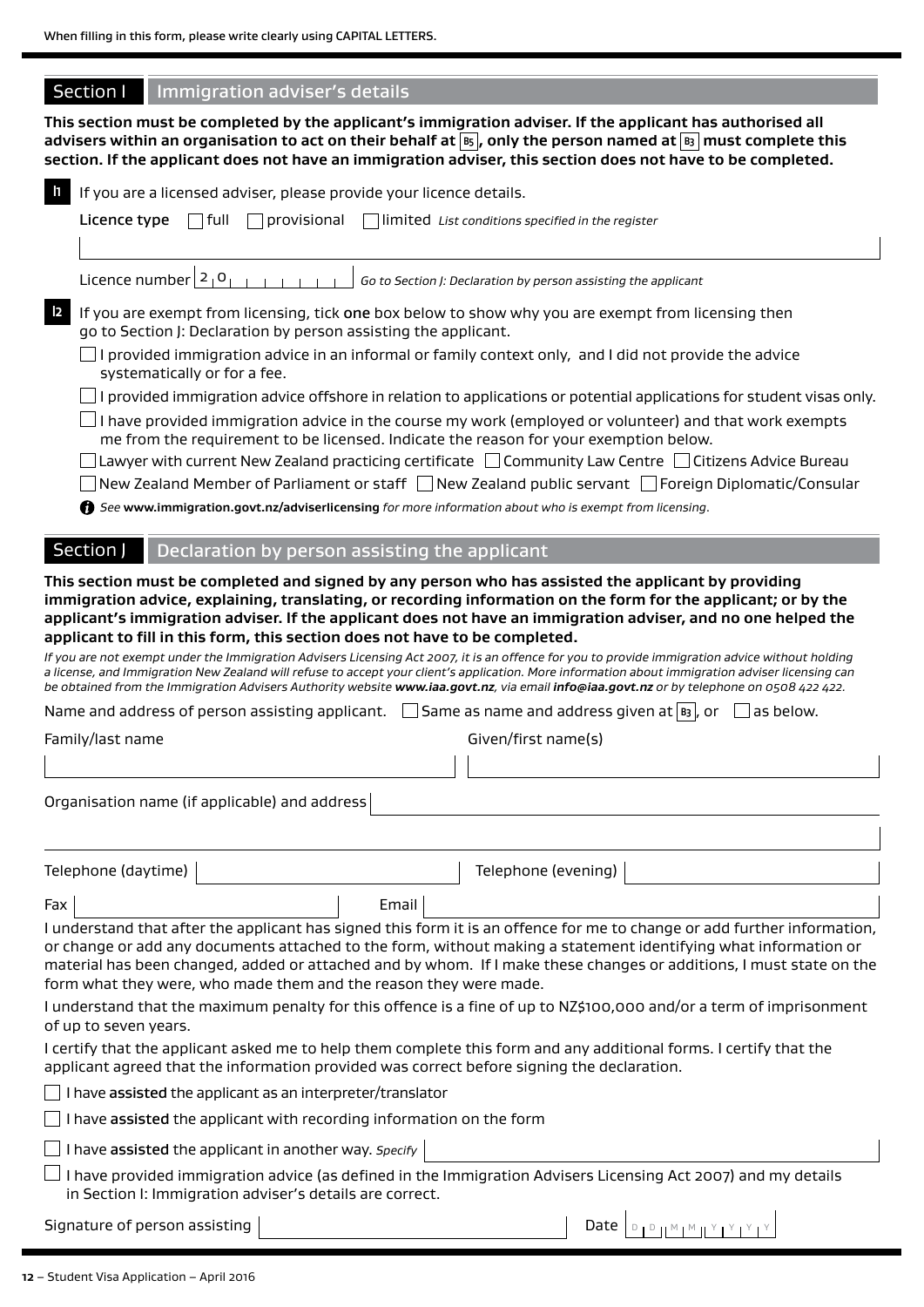### About the information you provide

### Deciding whether you are eligible for a visa

Immigration New Zealand collects the information about you on this form to decide whether you are eligible for a student visa or a limited visa. We may also use the information to contact you for research purposes or to advise you on immigration matters.

Collecting the information is authorised by the Immigration Act 2009 and the Immigration Regulations made under that Act. You do not have to provide the information, but if you do not we are likely to decline your application.

### Deciding whether you are eligible to board a flight to New Zealand

The information we collect may also be used to determine whether you are allowed to board a flight to New Zealand. We will not share your personal information with airline check-in agents; however, we will send a boarding message to the airline check-in agent based on the information you have provided in this form.

Immigration New Zealand may also share the information you have provided with other government agencies that are entitled to it by law, or with other agencies (as you have agreed in the declaration).

You are able to ask for the information we hold about you and have any of it corrected if you think it is necessary. The address of Immigration New Zealand is PO Box 3705, Wellington, New Zealand. This is not where your application should be sent.

### For more information

If you have questions about completing the form:

- see our website **<www.immigration.govt.nz/contactus>**
- telephone our call centre on 0508 558 855 (within New Zealand).

### Returning your documents

| Please tick one of the following options |  |
|------------------------------------------|--|

Please return all documents to me by secure post at the address given at  $\boxed{B_3}$ .

I wish to collect my documents when ready.

*Note: This option is not available in all offices, see your office website at<www.immigration.govt.nz/contactus> to check if you can collect your documents*

### Section K Paying your application fee and immigration levy

To find out how much the fee and immigration levy is and where to send your application, use our office and fees finder at **<www.immigration.govt.nz/fees>**.

Note: some offshore offices do not accept credit cards. The office and fees finder contains information about alternative methods of payment.

### Your application fee and immigration levy

Amount you are paying:

Application number

*(office use only)*

**Currency** 

### Preferred methods of payment

We recommend that you use one of the following methods of payment for better security and faster processing:

 $\Box$  Bank cheque/bank draft

Credit card (choose one)

Mastercard Visa

SWITCH card (UK only) *SWITCH card issue number*

*Name of cardholder*

*Card number*

 $\Box$ 

 $\Box$ 

*CVC/CVV number*

*Note: your CVC/CVV number is the three-digit number found on the signature strip on the back of your credit card.*

|--|--|--|--|--|--|--|--|--|--|--|--|--|--|--|

Signature of cardholder

#### *Date*  $D + D + M + M + Y + Y + Y$

### Other methods of payment

- Personal cheque. *Note that we will hold your application for 10 working days to allow the cheque to be cleared.*
- Cash. *Our New Zealand offices do not accept cash. Most of our offices outside New Zealand do not accept cash.*
- EFTPOS. *Note this option is only available for applications lodged in person in one of our New Zealand offices.*

#### **We do not accept money orders.**